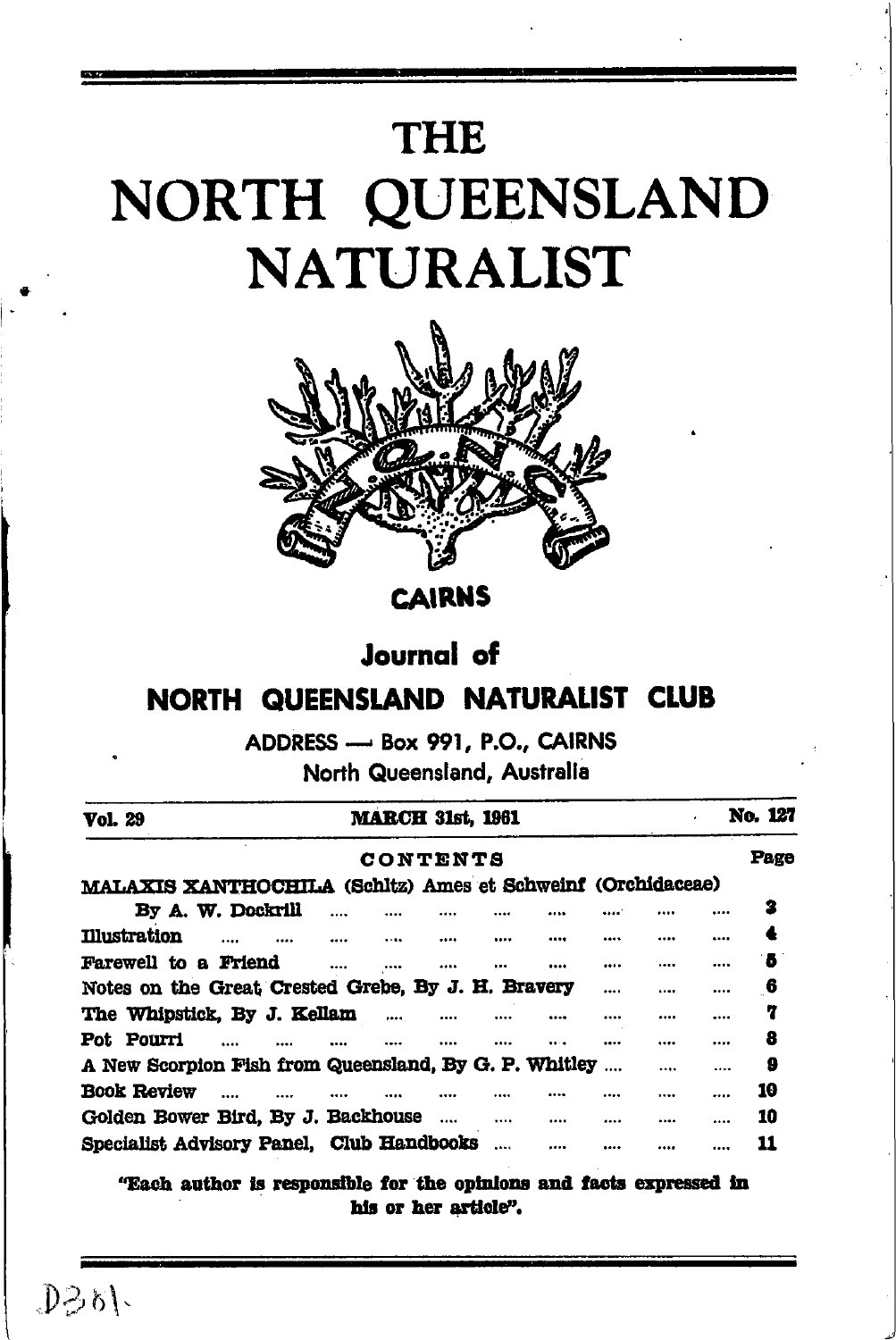### NORTH QUEENSLAND NATURALISTS' CLUB

Founder Presd. the late Dr. HUGO FLECKER.

OBJECTS - The Furtherance of the Study of the various branches of Natural History and the Preservation of Our Heritage of Indigenous Fauna and Flora.

Club Officers - September 30, 1960 - September 30, 1961

Patron: J. WYER, Esq. (Foundation Secretary)

President : A. A. READ, Esq.

Vice-presidents: Messrs A. J. CASSELS, V. M. REILLY, C. COLEMAN.

Acting Secretary: Mr. S. DEAN.

Hon. Treasurer: Mr. S. DEAN.

Hon. Librarian : IAN LAWSON.

Amenities Officer: Mr. S. DEAN.

Hon. Auditor: Mr. F. P. MOODY.

Hon. Solicitor: Mr. H. E. DANN.

Receptionist: Mrs. E. CORBET.

Curator of Herbarium: Mrs. E. CORBET.

Council: Messrs S. St. CLOUD, A. W. DOCKRILL, D. R. PEINIGER, H. F. ZIEGENFUSZ, LOREN GANE, R. GORTON, Mrs. E. CORBET, Mrs. ZIEGENFUSZ.

Trustees: Messrs A. A. READ, S. St. CLOUD, V. M. REILLY.

Publications Committee: Mrs. M. CASSELS, Messrs A. A. READ, A. W. DOCKRILL, C. COLEMAN.

GENERAL MEETING for discussion, lectures, screenings and display of specimens are held on the second Tuesday, 8 p.m., at the Old Kuranda Barracks, Esplanade.

FIELD DAY excursion usually fourth Sunday.

VISITORS are welcome, especially members of Australian and Overseas Clubs and Societies.

Subscriptions (Due September 30): City and Surburban Members, £1/5/-. Country Members, 15/-. Junior Members, 5/-.

Treasurer's Address - P.O. Box 991, Cairns, N.Q.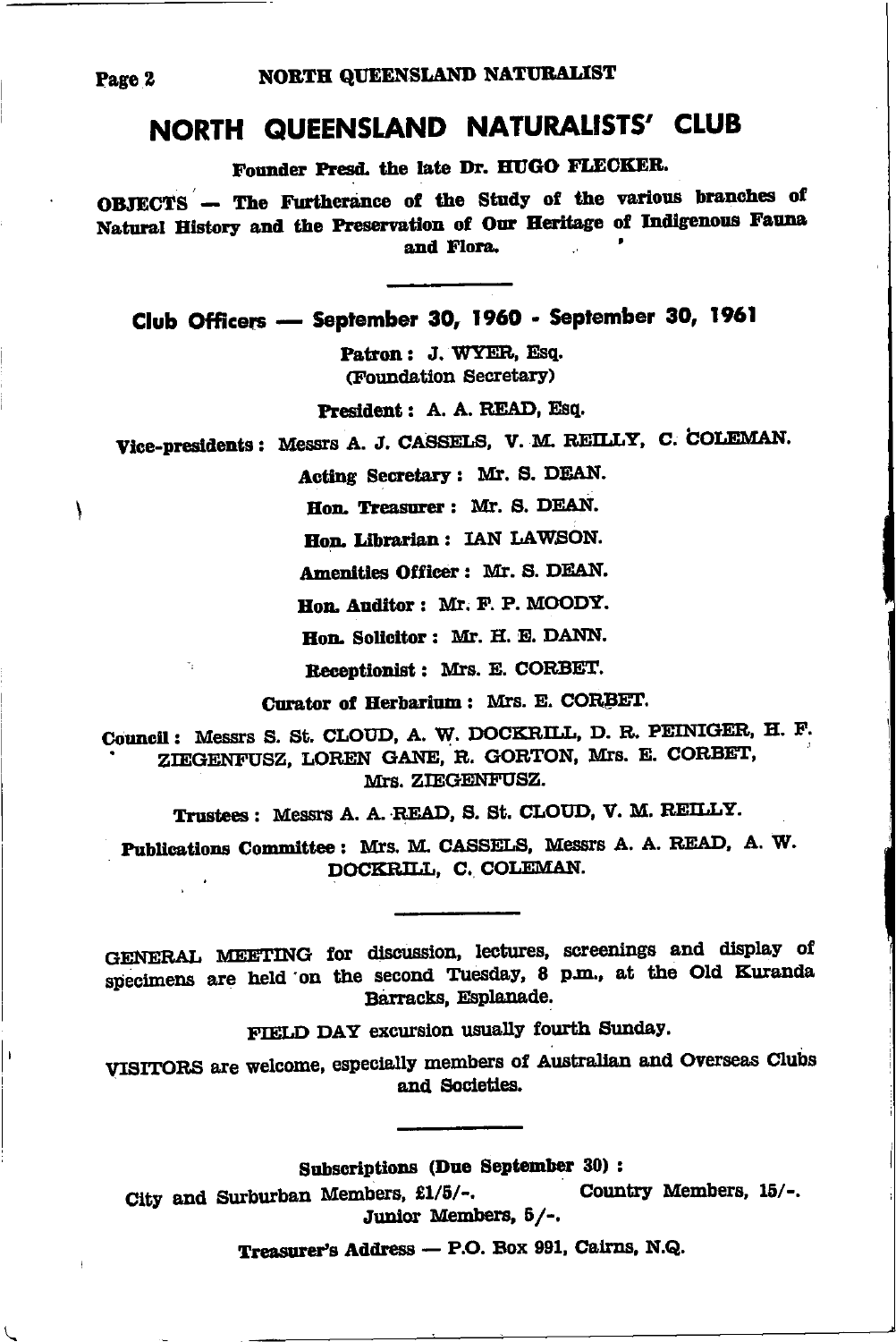### MALAXIS XANTHOCHILA (Schltr.) Ames et Schweinf. (Orchidaceae).

The following description and illustration of this orchid, which is little known in Australia, was prepared from material from the Atherton Tableland.

Malaxis Xanthochila (Schltr.) Ames et Schweinf, Ames' Orchidacea 5:67 (1915 Syn :- Microstylis Xanthochila Schltr, Schrum and Laut. Nachtr. Fl. Deutsch Schutzgeb, 102 (1905).

Microstylis Sordida J.J. Sm., Bull. Dep. Agr. Ind. Neeri. N. 19:30 (1908).

Plant terrestrial stems 8--12 x 1.0--1.8 cm, each succeeding growth usually commencing from about half way along preceeding stem; bracts usually 2, 1.5 -4.0 x 1.0 -1.5 cm, obcuneate, acute, sheathing, drying before inflorescence matures. Roots up to 20 x 0.15-0.25 cm. glabrous. Leaves 3-10, 8-25 x 2-5 cm. petiolate; lamina ovate or elliptical, somewhat falcate, acute or acuminate, spread more or less in a horizontal plane. Inflorescence terminal, 15-30 x  $0.3-0.4$  cm, fluted; bracts around the base usually 8-10, 20-50 x 1.5-4.0 mm, obcuneate, acute; cauline bracts about 20,  $5-15 \times 1.0-1.5$  mm, obcuneate, acute. Pedicels plus ovaries 5-7 x about 1 mm; bracts similar to cauline ones but shorter. Flowers numerous, about 5 mm diam., pale green, "reversed", widely expanding. The following measurements are those of an average flower, if variations were given they would be in fractions of a mm. and somewhat pointless. Dorsal sepal 5 x 1 mm, lanceolate, obtuse. Lateral sepals 3.25 x 2.0 mm, oblong or obovate, obtuse or mucronate. Petals 5.0 x 0.5 mm, linear, truncate. Labellum dominating the flower,  $7 \times 5$  mm, horse-shoe shaped, attached at centre of inside to centre of column so that lateral extremities extend well behind column; apex fringed with about 6-8 teeth about 1 mm long; basal section a small broad slipper-like pouch about  $2.0 \times 1.75$  mm. Column 2.0 x 1.5 mm; wings extending just higher than anther, ovate truncate. Stigma very difficult to discern, transverse narrow-oblong, prominent directly below clinandrium. Rostellum in 2 parts, very short, little more rounded protuberances. Anther 0.5 x 1.0 mm, shallow, truncate, ridged towards base. Pollinia 4 in 2 pairs, translucent yellow, waxy; stipes extremely fillform and elastic; viscidium, if such it be, minute.

Flowering usually occurs after the summer monsoons.

This species is very sparingly distributed on the tablelands and in coastal gorges of Far Northern Queensland, extending to New Guinea and possibly Indonesia. It grows on the floor of rain forests or on moss and debris covered rocks therein.

It is readily distinguished from the only other Australian species of the genus, M. Latifolia Sm. by its horizontal subfalcate leaves, which are more or less upright and not at all falcate in the latter species, and 6-8 on the apex of the horse-shoe shaped labellum, there being only a small central lobe and 2 upturned lateral lobes on the lobellum of the latter.

A. W. DOCKRILL.

#### LEGEND FOR ILLUSTRATION :-- (On Page 4)

- (a) Plant natural size to indicated scale. (b) Flower from front.......... x 10. (c) Flower from side............  $x$  10. (d) Lateral Sepal .......... x 10.
	- (e) Column from front...........  $x \, 20$ . (f) Anther from above ........... x 20 (g) Pair of Pollinia (stipe stretched) .......... greatly magnified.
		- (h) Front view of bottom of Clinandrium showing the 2 parts of Rostellum........... x 20.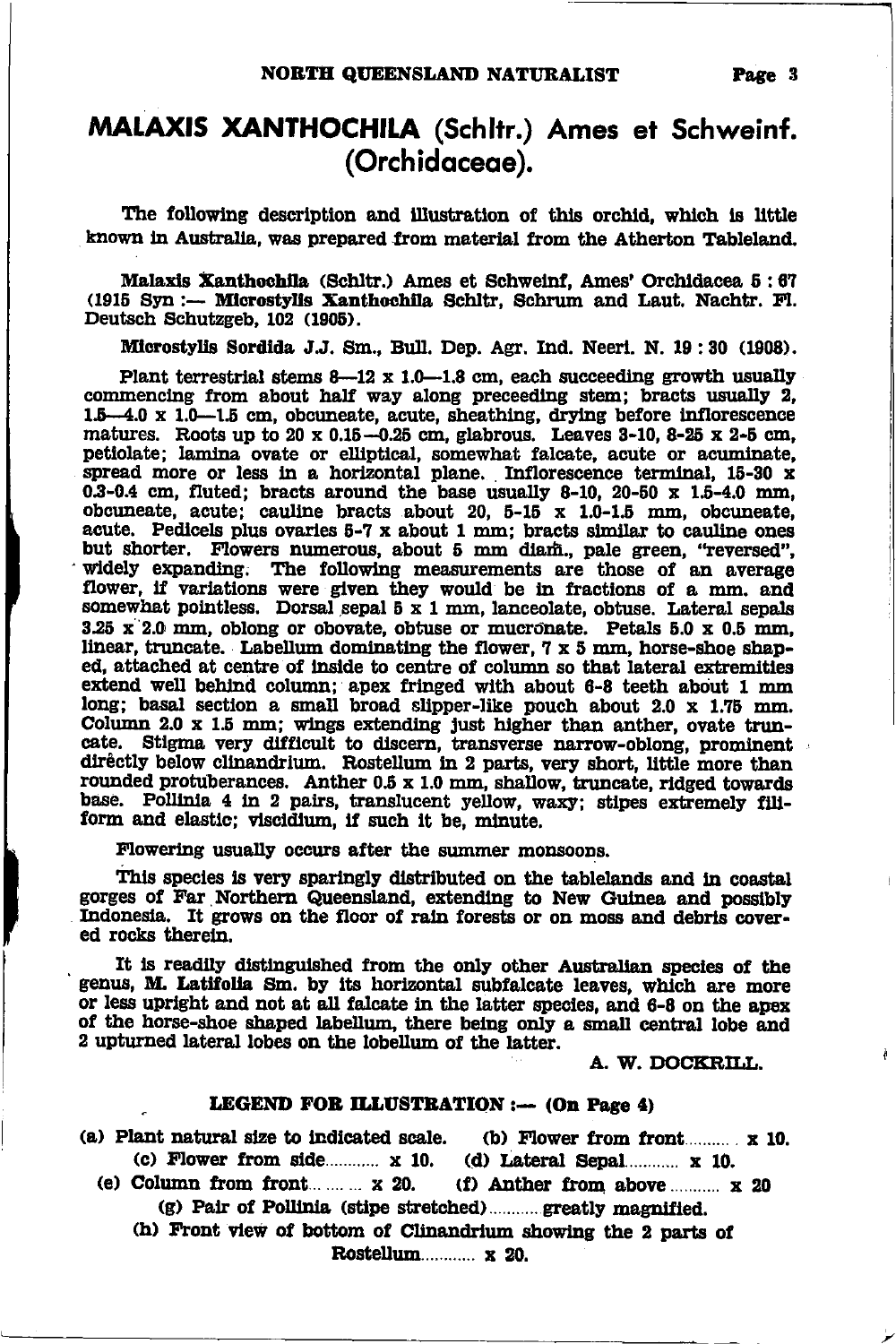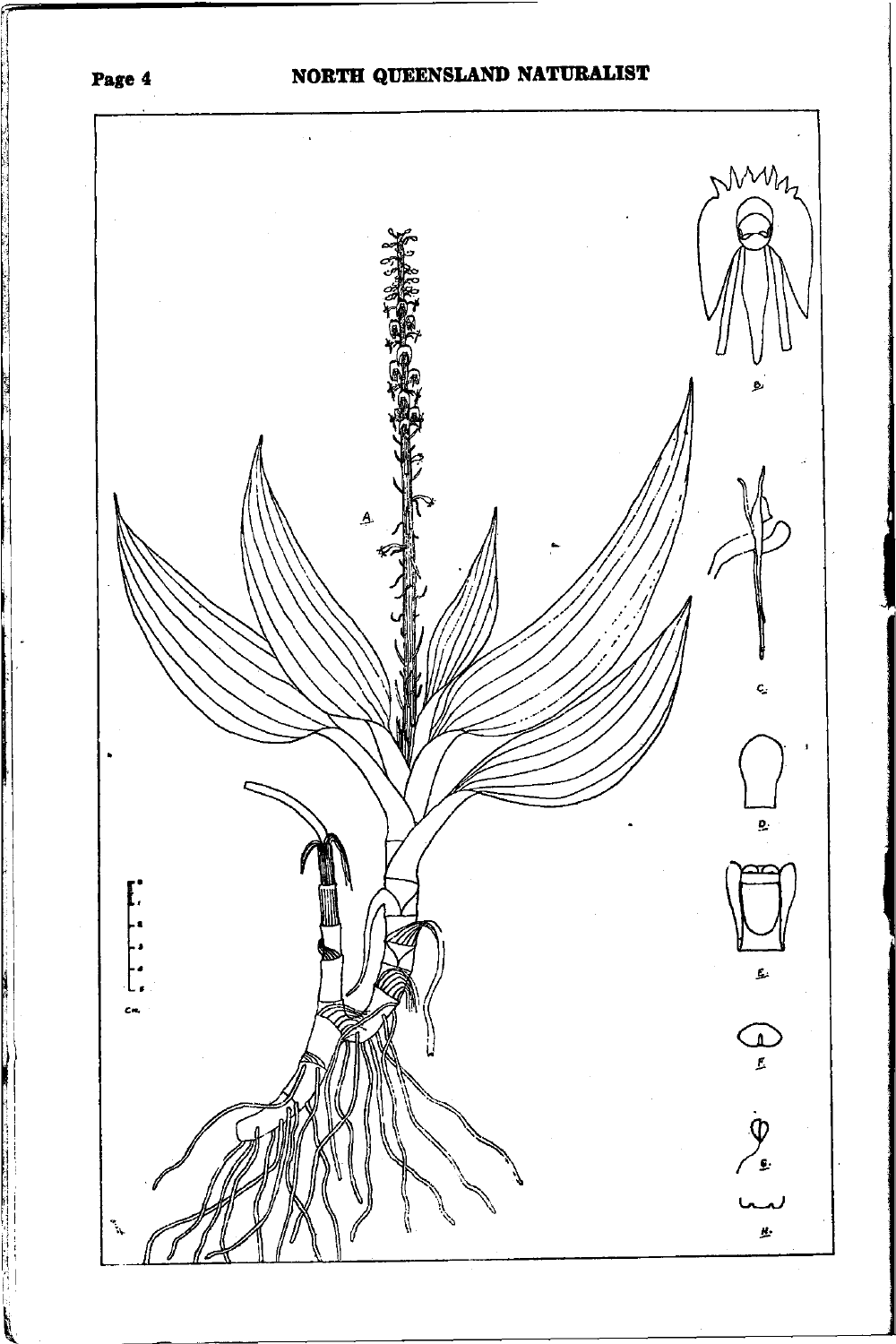### FAREWELL TO A FRIEND

#### **ERIC SOUTH FIELDER.**

When the Great Pilot, in His wisdom, gave pratique for Eric Fielder to enter the Safe Harbour for which all our courses are set, his wide circle of friends in Cairns felt a deep sense of personal loss. For ten years Eric had been with us in the North, enjoying a well earned retirement after a lifetime devoted to the service of his country, and during that time, in his unobtrusive way, he had endeared himself to all with whom he had come in contact.

An essentially humble man, his humility could be termed of that sterling quality which is one of the essentials of greatness, and without ever appearing to do so, he left a mark,  $-$  and an essentially beneficial mark, on the Club's activities which will never be eradicated.

Few people knew of his remarkable record of service with the Fleet Auxiliary, of his world-wide travels, or of his exceptional knowledge of world affairs, and it was not until his untimely death that these became known.

Born in Sydney in 1891, he became an engineer and at the beginning of the First World War joined the British Merchant Navy, seeing active service in the Atlantic and Pacific theatres. His ship, the "Clan Davidson" was sunk in the Indian Ocean in June 1917, but in August of that year he was signing articles for service with the "Marathon" in London as 3rd Engineer, and remained with the Merchant Navy until 1921, when he transferred to the Royal Fleet Auxiliary. This service took him to the China stations where his progress was steady, - on St. Patrick's Day, 1930 he received the coveted "red ticket",--the certificate of a Chief Marine Engineer. In 1939, at the outbreak of hostilities, he was Chief of the "Olcades" and from Trincomalee was assigned to station duties with the East Indes squadron, continuing in the service until 1951, when he officially 'swallowed the anchor', and retired from a seafaring life.

In Cairns he found what every tropical-service seaman seeks, a climate to which they are accustomed, a proximity to the sea they love, and an informality of living which is inseparable from the seaman's way of life. Shortly after retiring to Cairns Eric became interested in the North Queensland Naturalists' Club, and formed a sincere friendship with the Club's founder, the late Dr. Flecker. He applied himself to the Club's interests with the same assiduity which had characterised his progress through the Service, giving liberally of his time and talents to the furtherence of the Club's interests. On Dr. Flecker's death he was appointed Librarian and Curator of the Flecker Herbarium, and set up an office in the building. Two years ago he took over the Club Secretaryship, and under his administration the organisation prospered mightily.

Meticulously careful in attention to detail,—a habit formed by over three decades of responsibility at sea, he conducted all the Club's correspondence and catalogued the extensive library, and at the same time trained a junior member in the intricacies of the work.

He was at all Club field-days, placing his car at the disposal of the Junior members, and one feels that perhaps it is the youngsters who will miss him most. Whether the trip was a local one to Machan's Beach, or an overnight stay at Chillagoe or Mt. Mulligan, parents felt that their children were in safe hands if they were in "Mr. Fielder's car". It was an irony of fate that his end should have come by way of a car accident.

Many people outside his immediate circle knew him and loved him. The boilermen at the Base Hospital appreciated his brief visits, — he often dropped in to cast a professional eye over the big Babcocks there, and never failed to compliment the men on the way they were maintained. The waitrness at his favourite cafe, who knew him only from his casual visits for his con-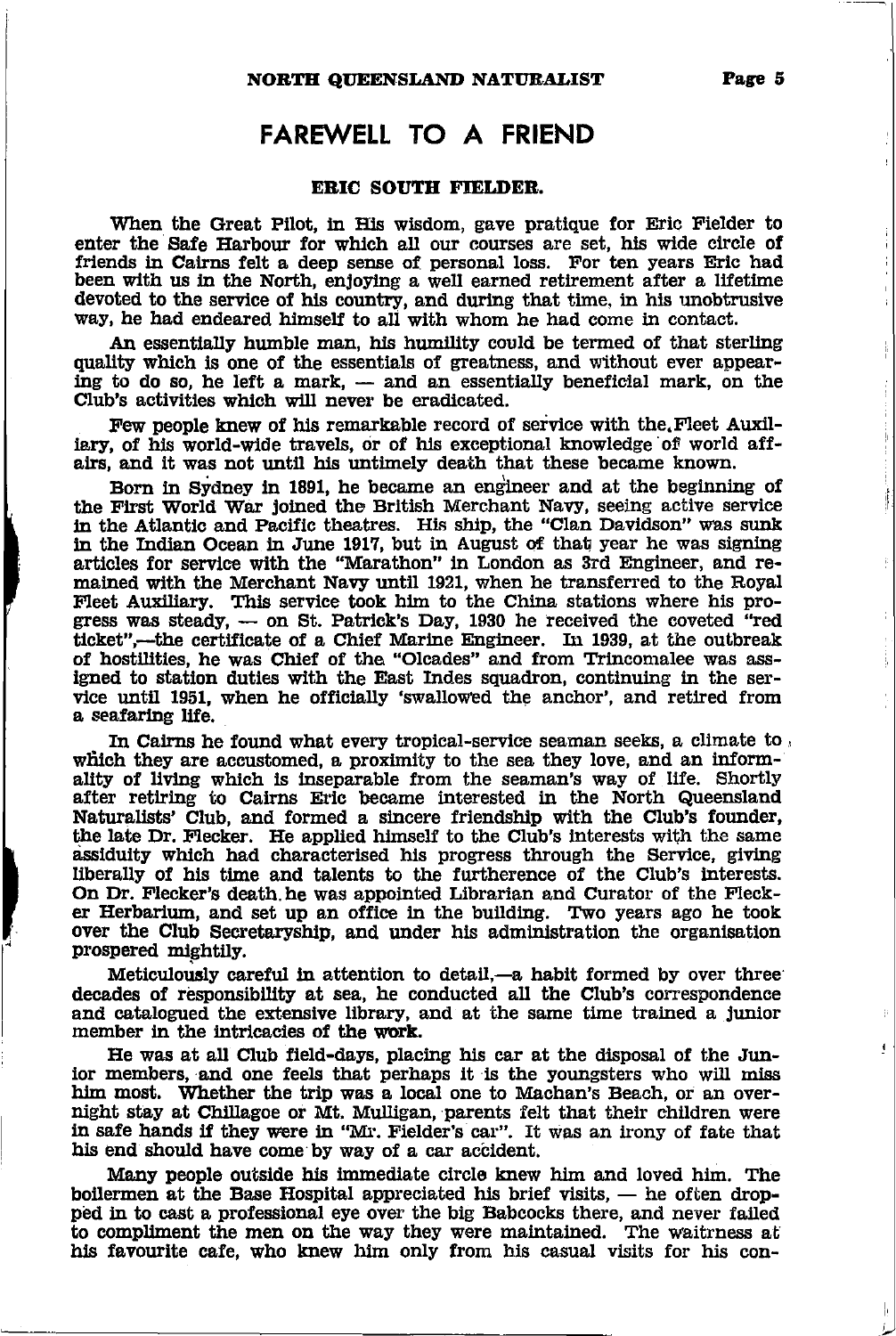stitutional cup of tea, was always sure of a courteous 'Thank You' as she completed her service.

He had that unobstrusive charm of manner which is remembered long after the giver has passed on. Slow to anger, he would express himself in the mildest of terms on the rare occasions when expletives appeared to be called for. I remember well, after he had accompanied me on an inspection of a very decrepit steam-plant, remarking, (after noting the unlagged pines, the leaky joints, the inefficient feedwater system, the general air of uncared-forness which characterised the plant): "Dear mel what would the Captain say?"

Quick to appreciate and express his appreciation, slow to anger, and then loth to express anger, he gave freely of his remarkable talent and ability to the Club which had become his life's work.

The Club has lost a mighty worker and a superbly capable secretary. many of us have lost a sincere and loyal friend, casual acquaintances have lost someone to whom they looked with respect, but I think that in the final analysis, the passing of Eric Fielder took something even more,-a thorough gentleman of the old school.

Further to Mr. Elliotts article mentioning the Crested Grebe (Crested Duck)

in Vol. 29 No. 126, here are further notes from a Tableland Member.

#### NOTES ON THE GREAT CRESTED GREBE.

The Great Crested Grebe, (Podiceps cristatus) is the largest of the genus found in Australia. Frequenting mainly lakes and large swamps it prefers locatities which have reedy foreshores. In 1958 I observed a few of this interesting species on Tinaroo Dam after the first ponding of water and each Spring and Summer Crested Grebes have been noticed there. Several were noticed frequenting sheltered bays in company of the Little Grebe (Podiceps ruficollis) in late Spring and early Summer in 1960. Occassional birds were also observed in local swamps where they keep well-out from the shoreline. Many Crested Grebes were seen in April 1959 by John Warham and myself in the lakes and swamps of the Herbert and Burdekin Rivers, South of Mt. Garnet. In breeding plumage they have a ruff or collar and ear tufts (ears), the ruff disappearing in the non breeding (eclipse) period, but the ears are retained all the year. Crested Grebes if disturbed when feeding close to the shore will dive and swim under water and do not surface until they are well out in the deep water. Food is obtained on the bottom, the birds diving and staying under approximately 20 seconds before surfacing. Similar in size to the Black Duck (Anas superciliosa), the Crested Grebe has a range covering the Eastern Hemisphere to Australia and New Zealand. Also it is known as Tippet Grebe. Usually it is observed in pairs or single birds.

Plumage. Upper parts brown, under white, crown black, ruff chestnut in summer. In winter face and neck pale to white and a crest or ears. The toes are lobed.

Display. Crested Grebes have a remarkable display and for those who are interested a full description is given by H. E. Tarr, Victoria, in the 1959 (Dec.) Australian Bird Watcher.

Nest. A floating platform of aquatic plants and reeds anchored to some submerged objects such as reeds or floating trees.

Eggs. 4 to 9 greenish to white, often soiled by the decaying vegetation of the nest.

Breeding Season. November to February.

Reference. Observations of the Great Crested Grebe. H. E. Tarr, Victoria. Australian Bird Watcher, Dec., 1959.

J. H. BRAVERY, Atherton.

#### Page 6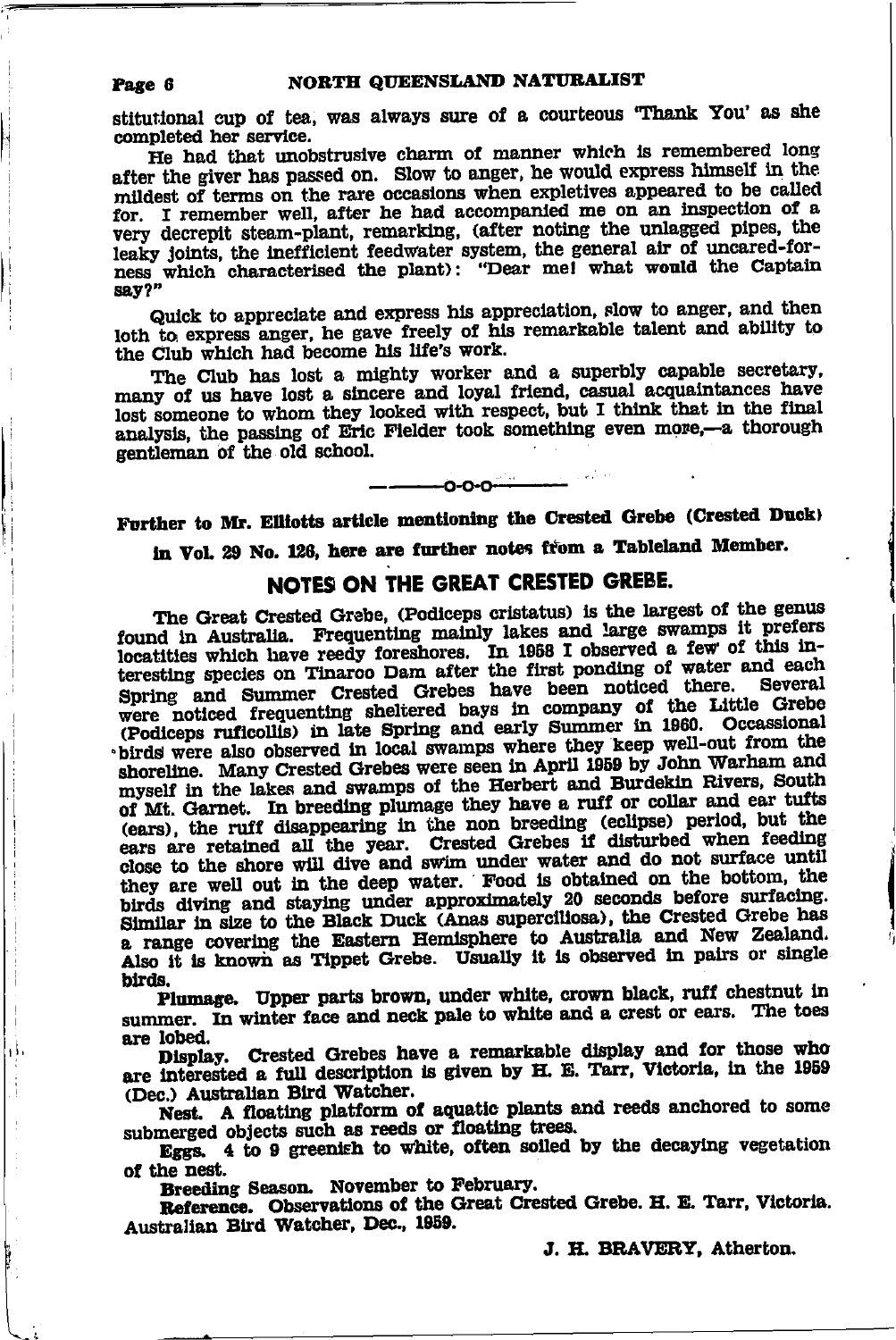#### THE WHIPSTICK

North of Huntly, and extending to the fringes of Eaglehawk, is an area of dwarf mallee and other native shrubs, etc. popularly known as the Bendigo Whipstick. The name "Whipstick" probably came from early miners,<br>who cut the slender mallee sticks to urge on their horses. This undulating country consists of Ordivician shales, sandstones, and schists, with very little sub-soil, and is probably the vestiges of a much larger area of mallee country of byegone days. Approximately 10 miles from E to W, and 6 miles from N to S. the Whipstick was shunned by the early miners owing to the thickness of the scrub, making progress very difficult. However, when the Bendigo field started to decline, miners forced their way into the Whipstick, where some fairly large nuggets were found. Reef mining gradually extended to the Whipstick with good results in some places. The reefs of the Whipstick do not follow the typical "Saddle" formation of the Bendigo field, but many were worked to considerable depth.

Today nature is gradually covering up the scars of the miners, and restoring an area which holds many interesting features for the naturalist.

Owing to the poor class of the soil, the Whipstick has never been taken over for farming pursuits to any great extent; neither is the small type of timber of much use. However a thriving industry of Eucalyptus Oil manufacture is carried on over a large area. The leaves of the 4 species of mallee, native to the area, are sought for this purpose, particularly those of the Blue Mallee (Eucalyptus fruticetorum).

The flowering mallees are also sought after by apiarists who transfer their bees to the Whipstick corresponding to the flowering periods of the different species. The Black Mallee (Euc. froggartii) and the summer flowering Ironbark (Euc. sideroxylon) are the favourites with the Apiarasts. **FLORA:-**

Apart from the Eucalyptus mentioned above, the Whipstick has a typical flora of it's own, differing greatly from the flora to the South of Bendigo. In spite of the poor soil and dry climate the abundance and variety of plants is amazing. Nowhere else would you be able to find up to a dozen species of native plants covering one square yard.

One of the features of the Whipstick is the flowering in early September of the Hakea Wattle (Acacla hakeaoides). To look over acres of rounded golden yellow shrubs is a glorious sight. In May and June another Wattle (Acacia flexifolia) brightens up the beginning of Winter. This species is only found in the central Whipstick.

Vestiges of a northern mallee flora can be found near the northern fringe. Plants such as Murray Pine (Calitris glauca), Berrigan (Eremophila longifolia); Weeping Pittosporum (Pittosporum phillyraeoides) and Sweet Quandong (Fusanus acuminata) come as a surprise and are comparatively rare in the area.

Four species of Melaleuca add their blooms from September to early January, and of these the Crimson Melaleuca is the most attractive.

Two species of Westringia can be found and one of these Westringia crassifolia, the Whipstick can claim entirely as it's own; being found nowhere else in the world.

The dainty little small leafed Wax-flower is quite common over a large area as also is the Micromyrtus (very closely related to the Thryptomene of the Grampians).

Contrasts in colour are added by the red flowering shrubs of Grevillea. and the Scarlet Mint-bush, and the beautiful blue of the Dampiera, named after William Dampier, the explorer. The Golden pennants (Loudonia behrii) also adds it's mantle of yellow in the late Spring.

Quite a number of Orchids can be found and of these the Ruddy Hood (Pterostylis rufa) and the yellow sun-orchid (Thelymitra antennifera) are typical Whipstick species.

**FAUNA:-**

Like the Flora, the Whipstick also has a distinctive fauna. Many species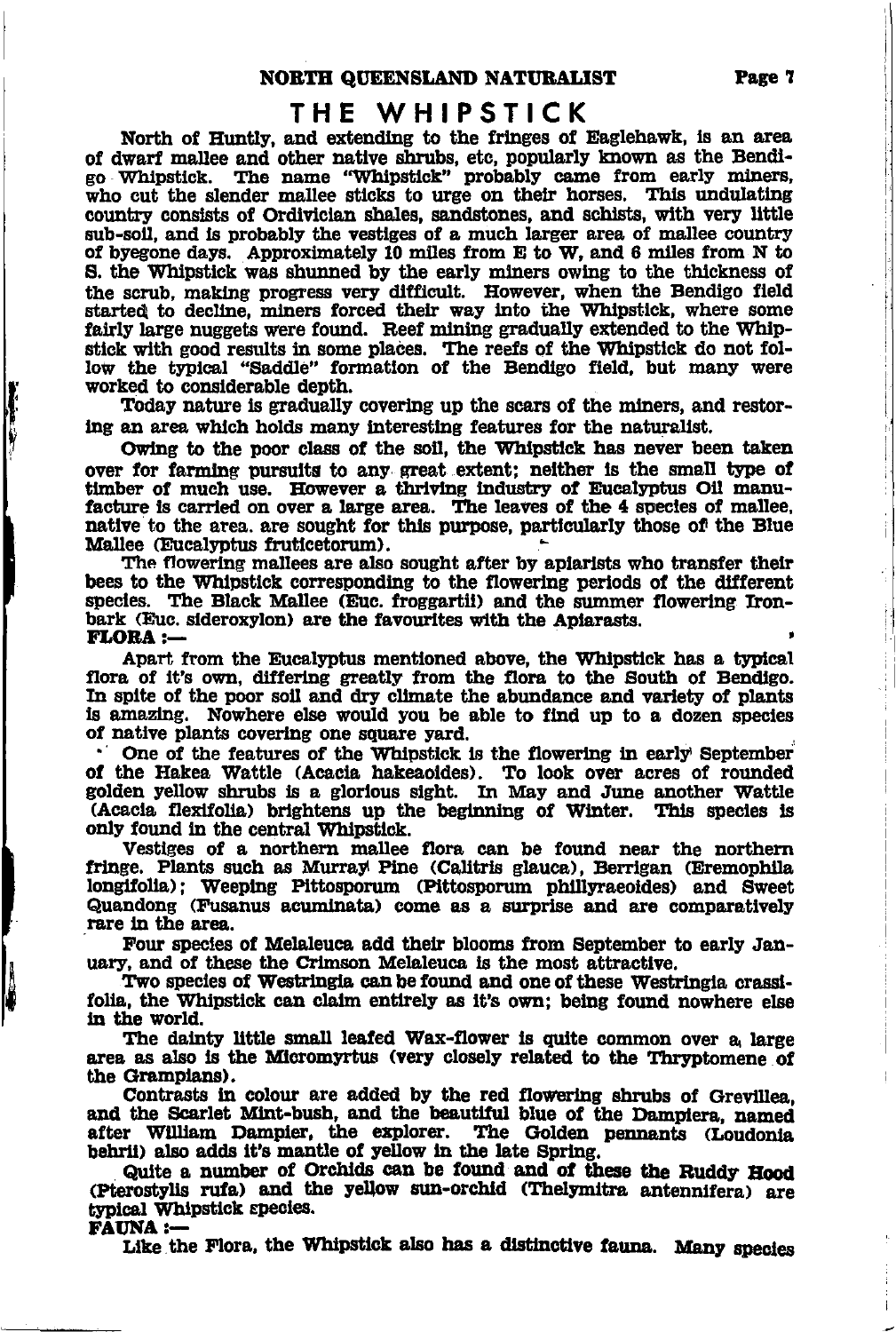of Birds, Insects and Mammals, are not at all, or seldom found outside the Whipstick area.

Typical birds of the Whipstick include the Shy Heath Wren (Hylacola cauta) which although fairly plentiful is not often seen, owing to it's habit of frequenting the lower branches of the thick scrub. The Red-tailed Thornbill also has this habit. Several species of Honeyeaters, confined almost entirelyto the area are the Tawny-crowned, Purple-gaped and Yellow plumed. The mournful whistle of the Tawny-crowned Honeyeater is a sound that belongs to the Whipstick.

Although the Mallee Fowl has not been seen in the Whipstick for more than 20 years, the nesting mounds still to be seen and show that considerable numbers of this species used the Whipstick as their home. The introduction of the fox and robbing of the mounds by the early settlers has brought this truly unique bird to near extinction in Victoria.

The Spotted Night Jar is another very interesting bird of this area. Laying only one egg at a time on the bare ground with no semblance of a nest, the bird when brooding the egg is so well camouflaged that it cannot be detected, unless it is flushed. The chick is also well camouflaged, and resembles a reddish brown piece of rock, keeping quite still under all circumstances during the day, with the parent birds looking like two pieces of old mallee root, squatting near by.

One of the best ways to study the wild life of the Whipstick is to select one of the none too frequent dams on a warm afternoon and just keep quiet and watch. Finches, Parrots, Wrens, etc, will soon be seen seeking a drink. Several black Scrub Wallabys will almost certainly come for a drink, and towards evening the large Grey Kangaroos in mobs of six or more will probably be seen, especially if the dam you select is near the fringe of the open grass land.

The Bronze Wing Pidgeon will be almost a sure visitor as also will one of the many lizards, that abound in the Whitstick. If you are lucky you may see some of the small marsupials such as the Long-tailed Mouse, the Brush-tailed Phascogale or more likely a Ring-tailed or Silver grey Possum.

#### CONCLUSION :-

In this short article it is not possible to mention more than a few of the. 330 indigenous plants of the area, and many interesting plants have of necessity been left out.

To the Naturalist the Whipstick has much to offer at all times of the year, but in the spring it is a place of beauty and joy to all.

J. KELLAM, Bendigo.  $11/2/61$ 

#### $-0 - 0 - 0$ **POT POURRI**

Usually a birds nest is used purely for breeding purposes but the Spice Finch, an introduced bird, uses its nest for sleeping. An Observer at Innisfail counted 17 Finches leaving the nest one morning. Ą

A Junior Member saw a Black Butcher Bird in the orange tree. **On** closer observation it was found that the bird had pushed a mouse into the fork of the tree and was vigorously pulling out the fur. Unfortunately the bird was disturbed and flew away with the mouse in its beak.

It has been reported that Bottle Trees their usual habitat the Central West have been found growing on Mount Desailleys and Mount Elephant about  $15 - 20$  miles from Mount Carbine.

Members are invited to send unusual observations for inclusion on this page to N.Q.N.C., Publications Committee, Box 991, Cairns.

Will any Members who have changed their address please notify the Secretary so that records may be kept up to date.  $\mathcal{F}^{\mathcal{A}}$  .

#### Page 8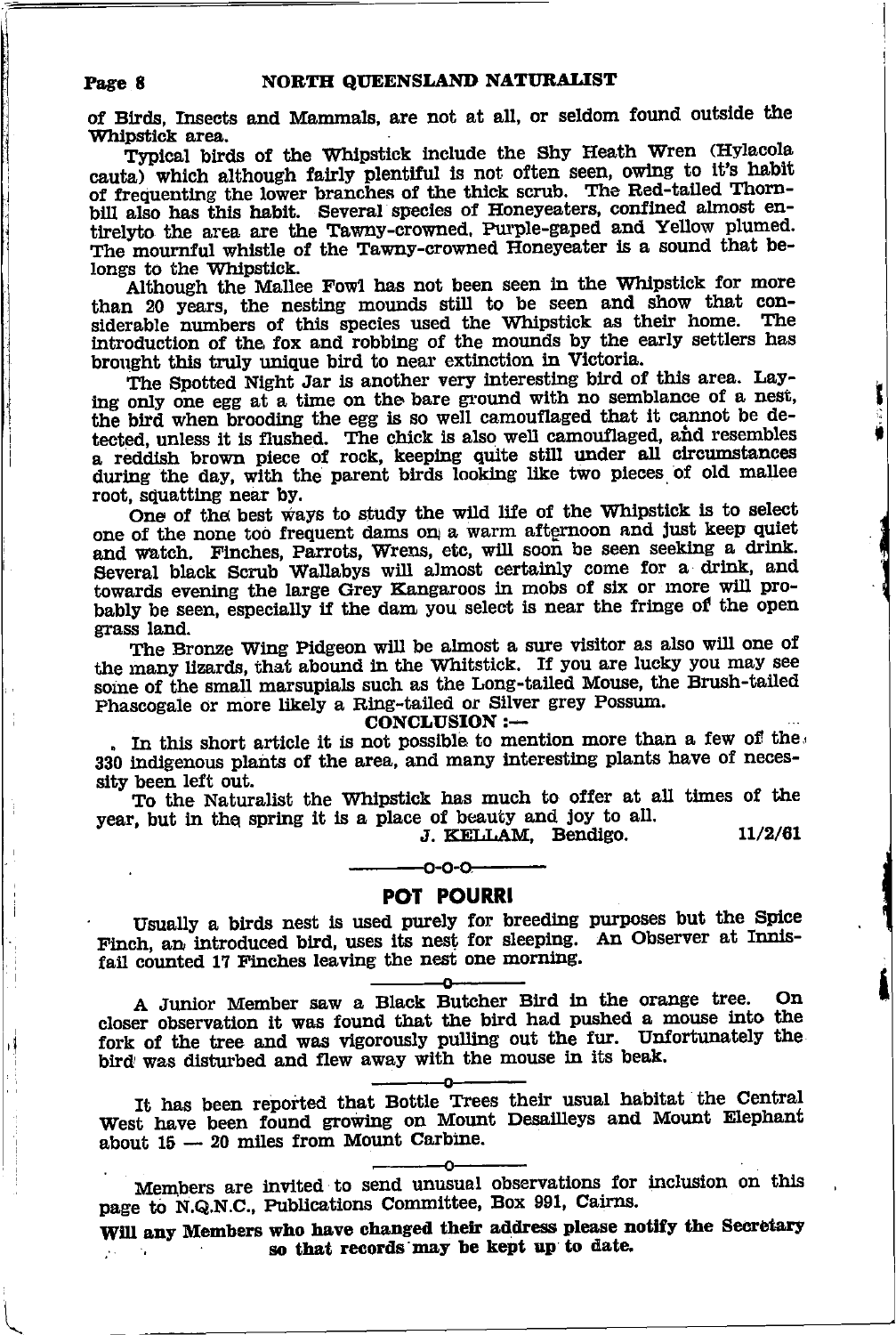### A NEW SCORPION FISH FROM QUEENSLAND

BY G. P. WHITLEY. (Contribution from the Australian Museum, Sydney).



#### Family SCORPAENIDAE. Genus SCORPAENA, Linne, 1758. SCORPAENA MOULTONI, sp. nov.  $(fig 1.)$

Br. 7, D. xii, 9; A. iii, 5; P. 15; V. i, 5; C. 15 et lat. brev. L. lat. 22. Tr. 7/1/11. Pred. 2 G/R.5/6.

Head (18mm.) 2.3, depth (14) 2.9 in standard length (41). Snout slightly less than eye (5) which is 3.6 in head. Interorbital, 3mm. Length of pectoral fin, 11mm. Head naked. Maxillary reaching below front of eye, not ridged. Head and body with very few dermal flaps. No supraorbital tentacles. Inter orbital concave. Villiform teeth in bands on jaws, vomer and palatines. Upper profile behind eye not deeply notched. One nasal spine each side. Also preocula., supraccular, and postcoular. No spine on coronal ridges. A post-<br>frontal spine on each side, sphenotic spines not developed. Parietal and nuchal well developed. Pterotic, 2 posttemporals and humeral spines. Postorbitals not evident. Two long, suborbital spines form a low ridge. Two preorbitals, the hind lower preorbital spine points downward and forward, not retrorse. Four preopercular spines, and two rather long opercular ones.

Body covered with imbricate, adherent, cycloid scales. L. lat. complete. tubes simple, anterior ones spined. Breast scaly.

Dorsal fin originating over opercular flap. Fourth to seventh dorsal spines longest (6.5mm.), slightly shorter than longest dorsal rays. No flap on inner base of pectoral. Seventh pectoral ray longest. Only a few upper pectoral rays branched. No free pectoral rays. Ventrals rounded, reaching anal spine. Caudal truncate.

Said to have been rosy red when alive. In preservative dull greenishyellow with faint, irregular infuscation here and there, but no definite markings or pattern. Pectoral axil light, plain. Dark smudge on spinous dorsal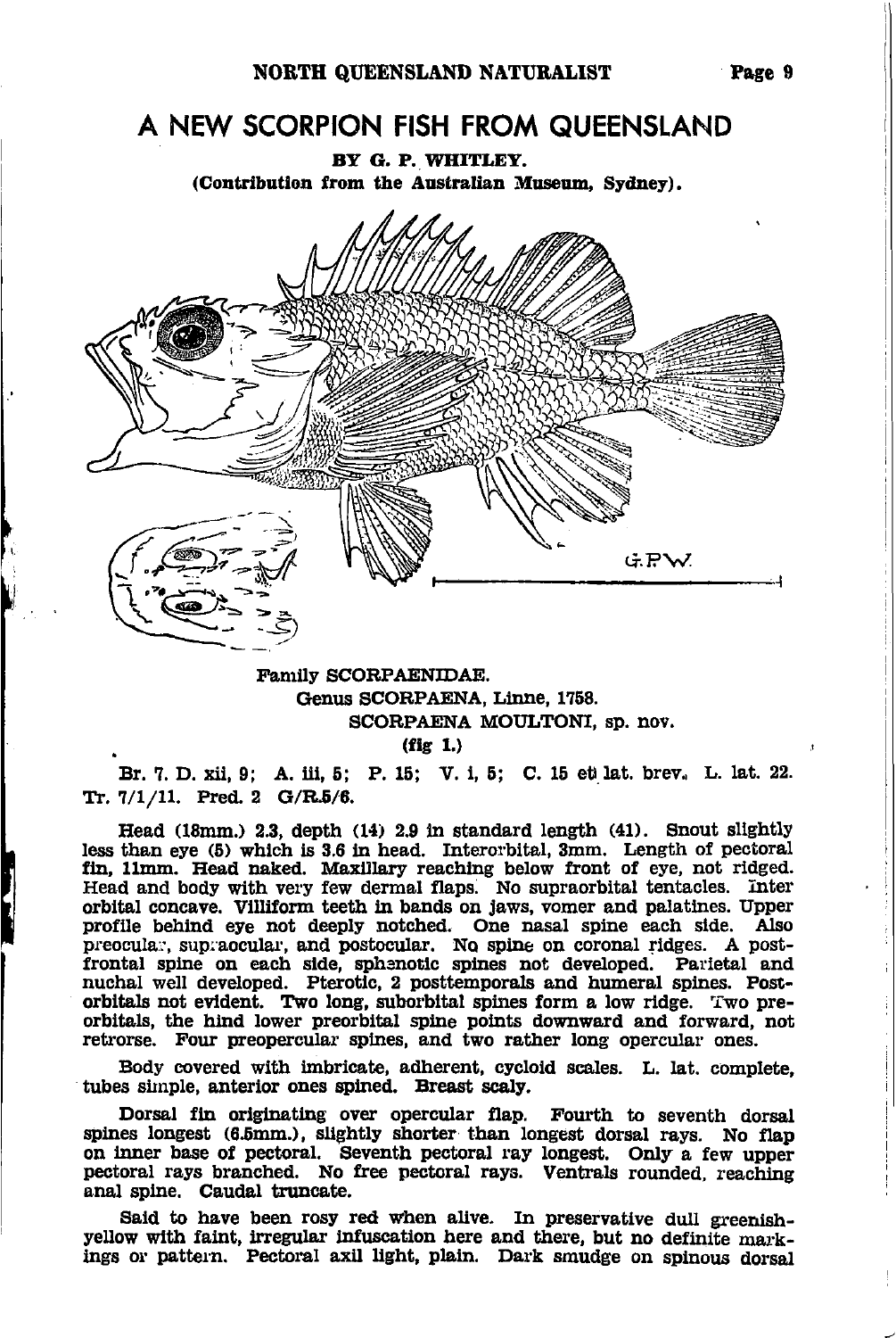and down posterior margin of caudal.

Total length 1 7/8 inches.

Loc. North of Wilson Island, Capricorn Group, Queensland; in red coral head dredged up from about 50 feet. October 19, 1960. Collected and presented by Professor James M. Moulton. Described from the unique holotype, No. IB. 5062, in the Australian Museum, Sydney.

Named after Professor James M. Moulton of Bowdoin College. Brunswick. Maine, U.S.A., who came to Queensland in 1960-61 to study underwater noises made by animals.

This Scorpion fish is not known to make any particular noise and is distinguished from its congeners by its pale coloration, naked head, short maxillary, large scales, lack of dermal flaps, few predorsal scales, etc. It is apparently nearest the Philippines species, S. meadamsi Fowler (1938, Proc. U.S. Nat. Mus. 88, p. 60, fig. 24) but that has 5 predorsal scales; opercle and postocular region scaly above.

#### **BOOK REVIEW.**

#### Field Guide to The Waders - H. T. Condon and A. R. McGill. Guide to The Hawks of Australia - H. T. Condon.

Occasionally a reviewer receives for attention material with which it is an utmost pleasure to deal. Such are the above two works published by The Bird Observers Club, Melbourne. The subject matter is the test of any publication and on opening these booklets it immediately becomes apparent that the authors are most capable and really know their subject. There is a brief classification of the families, hints for indentification, glossary of terms, illustrations of the birds in the positions most likely to be encountered in the field (from the side in flight, or standing in the former and in flight from below in the latter) and very useful if somewhat brief notes on each species which is given both its common and scientific names. The authors and publishers deserve every praise for their efforts.

Here in Cairns where waders and hawks are in such profusion, these Guides are an invaluable aid to indentification and cannot be too highly recommended to anyone whether mildly or more seriously interested in avifauna. Our copies were received on an exchange basis and are available to members at the Club's library but are also available and most surely will be greatly sought after from the Hon. Sec., The Bird Observers Club, Mr. R. Wheeler, 59a Upton Rd., Windsor, S.1. Victoria for 2/6 each plus 5d. postage.

#### **GOLDEN BOWER — BIRD**

#### Also called Newton's Bower-Bird (Prionodura newtoniana.)

This species of Bower - Bird is usually found in pairs frequenting the big scrubs. The bird is very shy but if one sits in the scrub quietly, his long wait will be rewarded. These Bower - Birds are usually found in altitudes not lower than 3,000 ft. above sea-level. In the Baldy Mountains Area, Forestry Reserve 4 miles from Atherton, North Queensland, I have observed many Bowers or play grounds and many pairs of these beautiful birds. They are found in this area no lower than 3,500 ft. above sea-level.

I have observed them feeding, mainly on native fruits and berries (Figs. etc.)

The male Bird has a golden breast, nape, half-crown, and throat. The wings, back, tail and other half of crown are a golden brown; legs and bill are black.

The female bird has a greyish brown breast, throat and under-tail, brown back, wings, tail and head, with black legs and beak.

Their bower is usually built between two trees about (3) three feet apart. Twigs are stacked horizontally around the trees leaving eight (8) inches between walls through which it dances. One side of the bower being from five (5) feet high and the lower side being 18 inches to 2 feet. It is decorated with green and white moss, arodia flowers, fern and clusters of berries. This bird is a splendid mimic. At times in the scrub up the mountain, I hear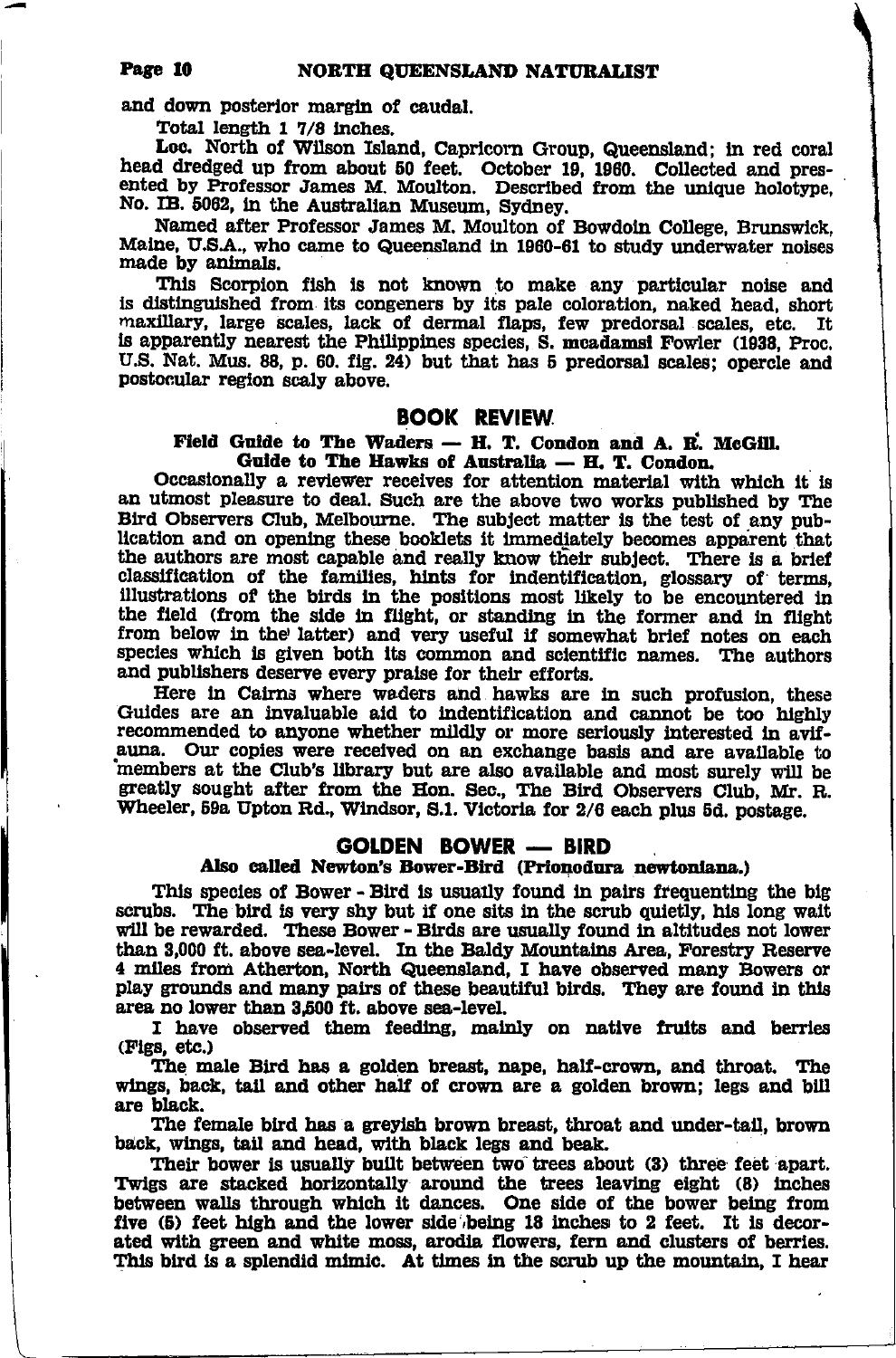what one would think is the whole of the bush life gathered together and singing in one spot. On closer observation I find it is one bird, the Male Golden Bower - Bird.

NEST.

The nest is open cup shaped structure built of dead leaves and skeletons of leaves, lawyer cane fibres, strips of bark, twigs lined with rootlets. The nest I had observed was about 3 feet 6 inches from the ground in a deep flange of a tree, (Ceratopetalum succirubrum) or Satin Sycamore, in a stunted scrub palm. The position of the nest was very well sheltered and would not be noticed by any amateur bird watcher. **EGGS.** 

The clutch of eggs in the nest were pure to a glossy white in colour and numbered two. The month I located the nest in, was November. According to Neville W. Cayley, F.R.Z.S. their breeding season is between October and December. This bird nested within the season.

J. BACKHOUSE

### SPECIALIST ADVISORY PANEL

o-o-o

| Astronomy  and the contract of the contract of the contract of the contract of the contract of the contract of the contract of the contract of the contract of the contract of the contract of the contract of the contrac |                                        |                            |                                                                                       |          |  | Mr. C. CANTRILL                      |
|----------------------------------------------------------------------------------------------------------------------------------------------------------------------------------------------------------------------------|----------------------------------------|----------------------------|---------------------------------------------------------------------------------------|----------|--|--------------------------------------|
| <b>Botany</b><br>$\cdots$                                                                                                                                                                                                  | المعدد المعطان المتعادل المتنب المنتقل |                            |                                                                                       |          |  | Mr. S. E. STEPHENS, F.R.H.S.         |
| <b>Conchology</b><br>$\cdots$                                                                                                                                                                                              |                                        |                            | المتراد المتراد المتراد المتراد المتراد المتراد                                       |          |  | Mrs. A. J. READ                      |
| <b>Entomology</b>                                                                                                                                                                                                          |                                        | $\cdots$ $\cdots$ $\cdots$ |                                                                                       |          |  | Mr. G. BROOKS, F.R.E.S.              |
| Geography                                                                                                                                                                                                                  | and the state of the state             |                            | $\frac{1}{2}$ and $\frac{1}{2}$ and $\frac{1}{2}$ and $\frac{1}{2}$ and $\frac{1}{2}$ |          |  | Mr. J. ORRELL, F.R.G.S.              |
| <b>Herpetology</b>                                                                                                                                                                                                         |                                        |                            |                                                                                       |          |  | Mr. V. M. REILLY                     |
|                                                                                                                                                                                                                            |                                        |                            |                                                                                       |          |  | Mr. A. A. READ                       |
| <b>Minerology</b>                                                                                                                                                                                                          | $\sim$ $\sim$                          |                            | المستحدث المتباد المتبرد المتبرد المتنادي                                             |          |  | Mr. G. ATKINSON                      |
| <b>Ornithology</b>                                                                                                                                                                                                         | $\ddotsc$                              |                            |                                                                                       |          |  | Mrs. J. CASSELS, Mr. J. BRAVERY      |
| <b>Orchidology</b>                                                                                                                                                                                                         | $\ddotsc$                              |                            |                                                                                       |          |  | Mr. A. W. DOCKRILL, Mr. S. St. CLOUD |
| Lepidoptery                                                                                                                                                                                                                | $\ddotsc$                              |                            | <br>                                                                                  | $\cdots$ |  | Mr. S. DEAN                          |

### **CLUB HANDBOOKS**

**0-0-0** 

| Check List of North Queensland Orchids, 1953      2/6 |  |  |  |  |
|-------------------------------------------------------|--|--|--|--|
| Check List of North Queensland Ferns        1/-       |  |  |  |  |
|                                                       |  |  |  |  |
| List of Birds Occuring in North Queensland       2/-  |  |  |  |  |
|                                                       |  |  |  |  |
|                                                       |  |  |  |  |
| (Plus Postage)                                        |  |  |  |  |